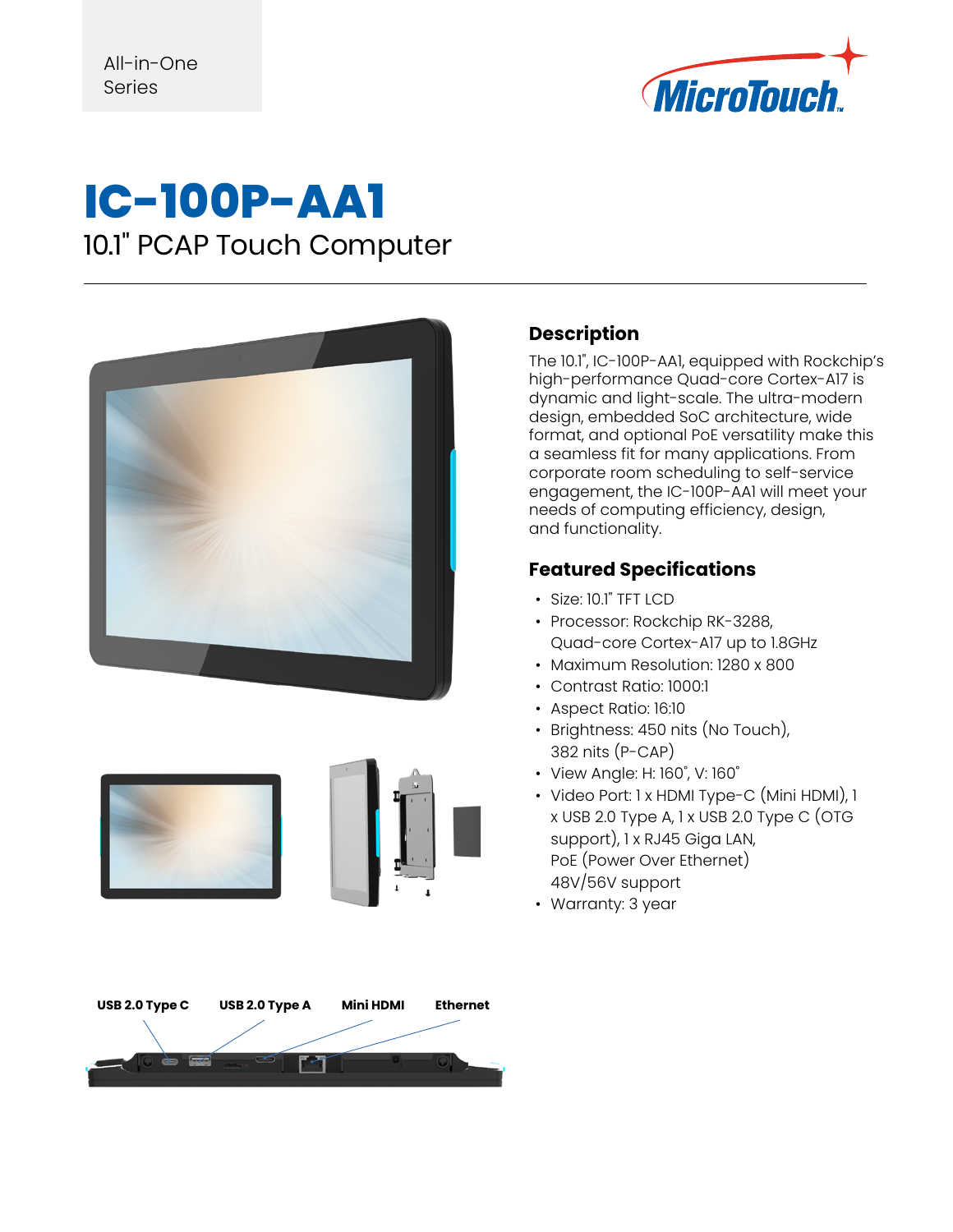# **Specifications**

### **System Configuration**

| Processor         | Rockchip RK-3288, Quad-core Cortex-A17 up to 1.8GHz               |
|-------------------|-------------------------------------------------------------------|
| <b>GPU</b>        | Mail-T760 MP4                                                     |
| System Memory     | 2GB DDR3                                                          |
| Storage Device    | 16GB eMMC                                                         |
| Wi-Fi & Bluetooth | 802.11 $a/b/g/n$ , Bluetooth 4.0 (Support BLE)                    |
| <b>GPS</b>        | Enabled                                                           |
| NFC               | MILFARE Classic/DESFire/NTAG/ultralight/CPU card 13.56Mhz, 125KHz |

#### **Touch LCD Display**

| Size / Resolution       | 10.1" TFT LCD / 1280 x 800            |
|-------------------------|---------------------------------------|
| Touch Screen            | Projected Capacitive Touch, 10 Points |
| Brightness (Touch Type) | 450 nits (No Touch), 382 nits (P-CAP) |
| Contrast Ratio          | 1000:1                                |
| View Angle              | H:160°, V:160°                        |
| Display Surface         | 7H Hardness durable glass             |
| Camera                  | Fixed Focus 2M Pixel Front Camera     |

#### **I/O Ports**

| Serial Port     |                                                              |
|-----------------|--------------------------------------------------------------|
| USB Port        | 1 x USB 2.0 Type A, 1 x USB 2.0 Type C (OTG support)         |
| <b>LAN Port</b> | 1 x RJ45 Giga LAN, PoE (Power Over Ethernet) 48V/56V support |
| Video Port      | 1 x HDMI Type-C (Mini HDMI)                                  |
| Power Input     | $1x$ DC in $12V/2A$ 2 pin                                    |
| SD Slot         | 1 x Micro SD Slot (SDHC 2.0 support)                         |

### **Operating System Support**

| <b>OS</b> | Android 8.1 with GMS |
|-----------|----------------------|
| ___       |                      |
|           |                      |

#### **Physical Properties**

| Speaker                               | 1x2W                          |
|---------------------------------------|-------------------------------|
| Material                              | Plastic + Glass + SECC Metal  |
| Light Bar                             | 2 x Multi-Color LED Light Bar |
| <b>Housing Color</b>                  | Dark Gray                     |
| Dimensions $(W \times H \times D)$ mm | 247.4 mm x 170.5 mm x 25.7 mm |
| Net Weight (kg)                       | 0.94 Kg                       |
| Gross Weight (kg)                     | 6.80 kg $(5 in 1 cart)$       |
| Carton $(W \times H \times D)$ mm     | 320 mm x 265 mm x 87 mm       |
| <b>VESA</b>                           | 75 mm x 75 mm                 |